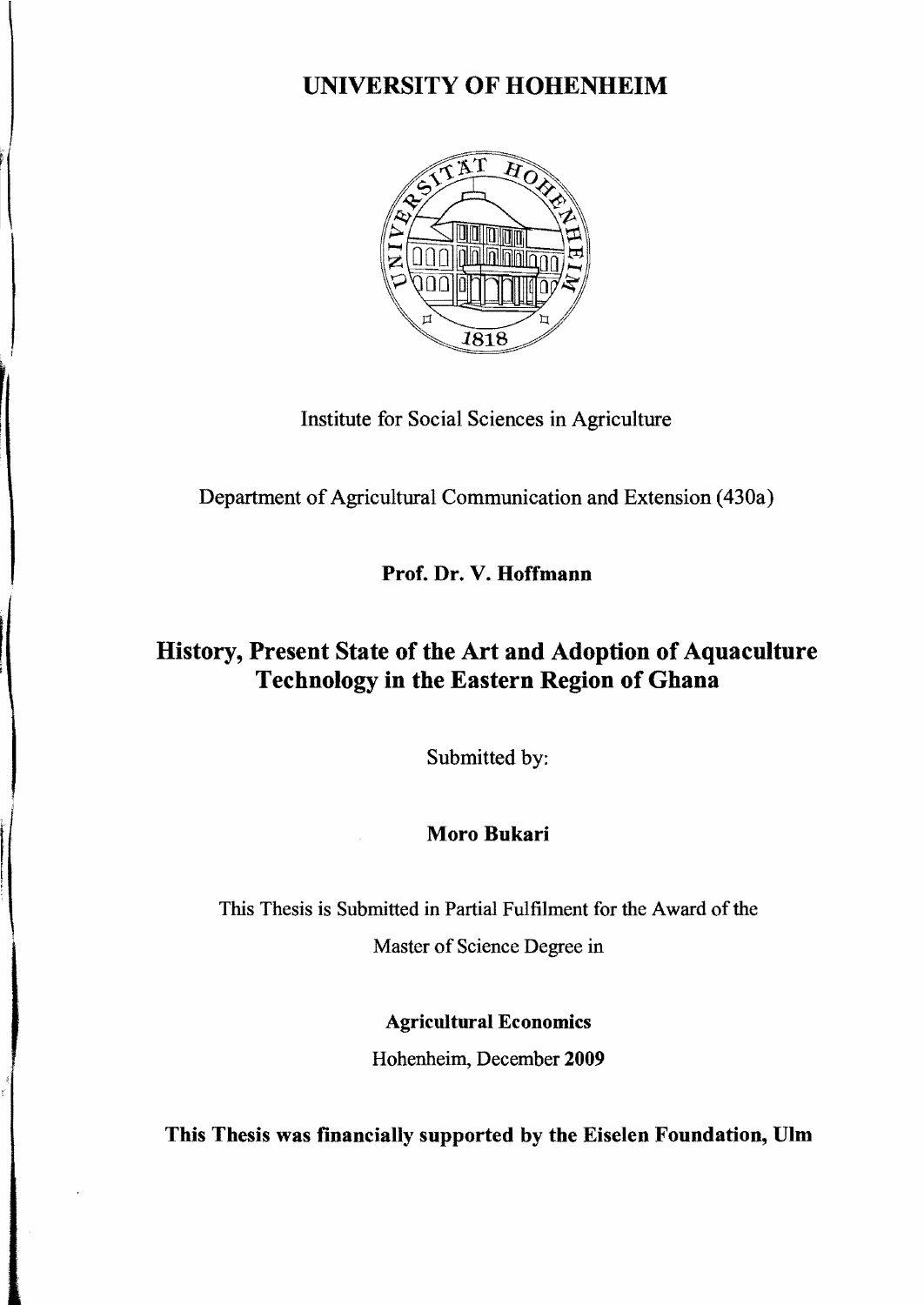## **Summary**

The importance of fish in the daily lives of Ghanaians is undisputable. With a per capita consumption of about 25 kg per annum, fish is the preferred source of animal protein of Ghanaians contributing about 60% of total animal protein consumption and 5% of the gross domestic product FAO (2006). In the past, marine and inland fresh water fishing were the only sources of fish in the country. Bounded by a stretch of coastline of nearly 550 km, marine fishing is the most important source of fish in Ghana accounting for 80% of total domestic output with inland fishing and aquaculture contributing the rest of the 20% (F AO, 2006).

The modem form of aquaculture was introduced into the country in the 1950s by the British colonialist. After gaining independence in 1957, successive govemments realising the high potential of aquaculture in the country embraced it and started promoting small pond and culture based fish farming throughout the length and breadth of Ghana. The idea was to turn the relatively new venture into a self propelling and sustainable nationwide alternative source of fish in order to bridge the ever dwindling marine catch. About nine major projects and programmes have been implemented to promote aquaculture in the country since 1991. Over 50 years down the lane, aquaculture contributes less than 1% of domestic inland fish production. Moreover, the adoption of fish farming is yet to be a self propelling process, and only rises and falls with programmes and projects that are meant to promote it.

This study assessed the present state and adoption of fish farming in the Eastern region of Ghana through the qualitative approach. It adopted an assets based approach in order to understand the complex relationships that characterise the adoption decision-making process of household in the region. The study investigated the suitability of the innovation of aquaculture for households in the region. It assessed the influence of assets of households on the adoption of aquaculture in the region. It further investigated the inhibiting forces that hinder the adoption of aquaculture in the area.

The results indicated that there has been a renewed interest in the promotion of the aquaculture in the region and Ghana at large. Since 2002, the govemment made new policies geared towards making aquaculture attractive with particular emphasis on the technical and economic aspect of aquaculture. However, the people who are targeted as the potential adopters have not been considered much in the new strategies. The majority of the promoting institutions have focused on how to get individuals attracted to the aquaculture, rather than providing advisory information on aquaculture to help potential adoption in their decision making.

The research found that the Eastern region has both the required biophysical conditions required for fish farming and the proximity to market for fish in the country. The results revealed that the majority (80%) of adopters of aquaculture in the region practice small scale non-commercial fish farming. It showed a positive relationship between the level of assets of adopters and the type of fish farms they operate.

The results showed that most of the adopter hard only limited information regarding the inputs and output of fish farming before adopting the innovation. Over three quarters of